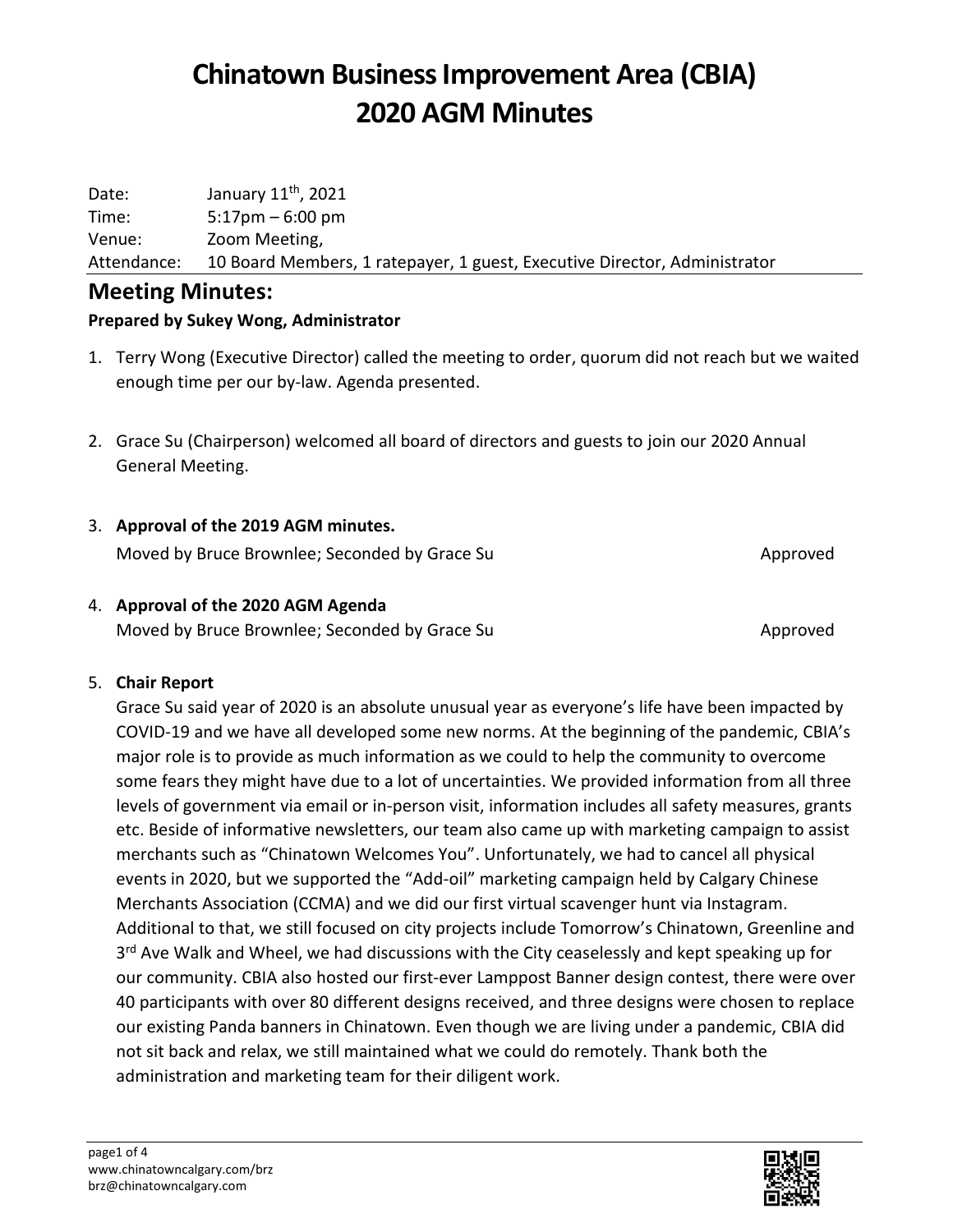#### 6. **Executive Director Report**

- Terry mentioned most of items were covered by Grace Su but would still like to add a little more about the things we did before a global pandemic was declared. CBIA managed to host our Year of Rat Chinese New Year Gala in January with approximately 250 guests attended. 2020 Chinatown Ice Sculpture Showcase (CISS) was also successfully hosted with our Instagram photo contest, we gave away a total of \$500 gift cards, these gift cards are all bought from our local merchants, this is to align with one of our mandates, to bring business to Chinatown.
- In March, we immediately met with Health medical officer when the first case of COVID-19 was found and announced in Calgary. This is to obtain more information about the virus and precautions we should be taking for individuals and the whole community. It is thrilled to announce that there is not a COVID-19 case found in Chinatown in the past 10 months in any of our residences or businesses.
- We also kept up one of our mandates, to keep Chinatown clean and safe, by maintaining a weekly clean up by Good Under Pressure, and these expenses are covered by the Community Standard Fund we applied with Diversecities. Due to COVID-19, we first postponed the yearly community clean up from April to September and ended up cancelling it, but we hope to resume this event in 2021 if the COVID situation improves. We also encountered increase numbers of public disorder in Chinatown as it was a lot quieter on the street, foot and vehicle patrols were increased by requesting it to Calgary Police Service.
- Further to CISS Instagram photo contest and Scavenger Hunt Instagram Campaign, we also did a City of Calgary and Tourism Calgary Instagram takeover, businesses in Chinatown were featured on these channels. For our "Chinatown Welcomes You" marketing campaign, approximately 150 lanterns were hung in all five malls in Chinatown, they are Dragon City Mall, Opulence Centre, Far East Mall, Five Harvest Mall and Broadview Garden.
- Although we switched to virtual meetings during this period of time, we still continue to build good relationship with other associations i.e. Community Association, Calgary Chinese Elderly Citizen's Associations and Diversecities.

#### 7. **Report on the Board of Directors Elections**

Five positions are open for nomination, includes three ratepayers and two associate positions. We have received total of three new ratepayers' nomination forms including existing board members Jeff Mah (Grand Cathy parkade), Anissa Wong (Forget Me Not Florist) and Thomas Cheuk (News 88). Two

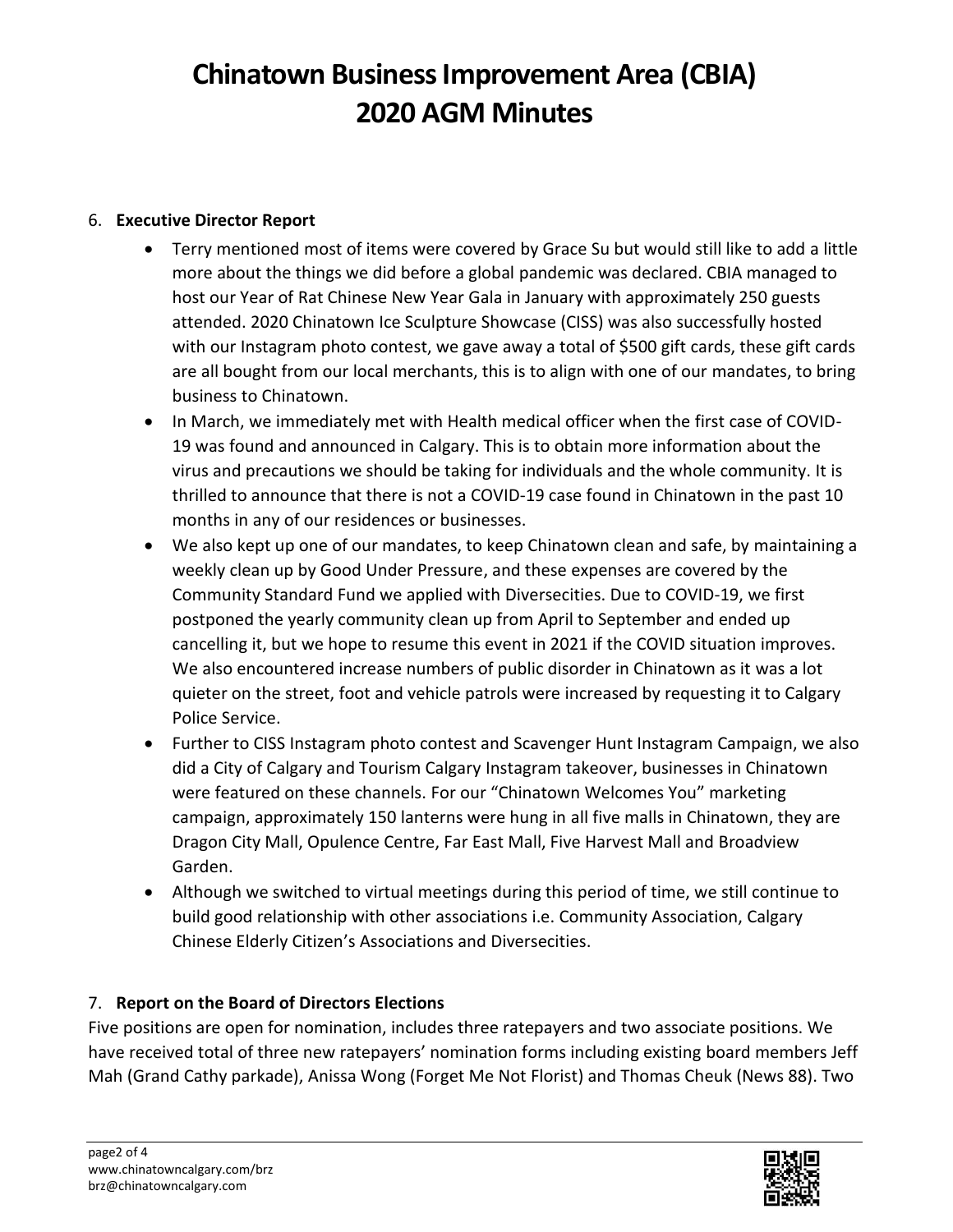associate's positions are open for nomination, we have received our existing board of directors Grace Su and Lillian Pan, who would like to continue serving the board. All positions acclaimed.

Results were announced at the meeting, 2021 Chinatown Business Improvement Area Board of directors:

- Annette Fung
- Bruce Brownlee
- Danny Ng
- Michael Matas
- Grace Su
- Lillian Pan
- Sandy Kwong
- Anissa Wong
- Jeff Mah
- Ronald Cheung
- Thomas Cheuk

Terry welcomed Thomas Cheuk to join our board and the work that will be done together. Thomas indicated he would like to focus on items such as surveillance cameras and graffiti removal in Chinatown, he would also like to spare more time on community work. Executive team will be chosen during the next board meeting.

### 8. **Treasurer Report**

- 2019 audit report was presented. There are no outstanding items for us to deal with in 2020, therefore we carried over forward \$22,000 to year of 2020. Comparing expenses to 2019, we spent lesser money in two areas, Administration and Events. However, we have increased expenses in marketing, social media in specific.
- 2020 audit report is suggested to be completed by Gangi and Associates for an estimated fee for \$2900, we've been using the same auditing company for the past years. Moved by Ronald; Seconded by Jeff Mah Approved
- 2021 CBIA budget is presented which was approved by the board in Nov 2020. The biggest change on the budget is we reduced the BIA levy from \$210,000 to \$195,000, as we have a carry forward of \$50,000 from 2020, this is just to give a helping hand to our merchants. We are expecting a decrease of administration side of the budget as Terry will be reducing his duties in 2021. We increased the marketing budget to focus more on our marketing strategy.